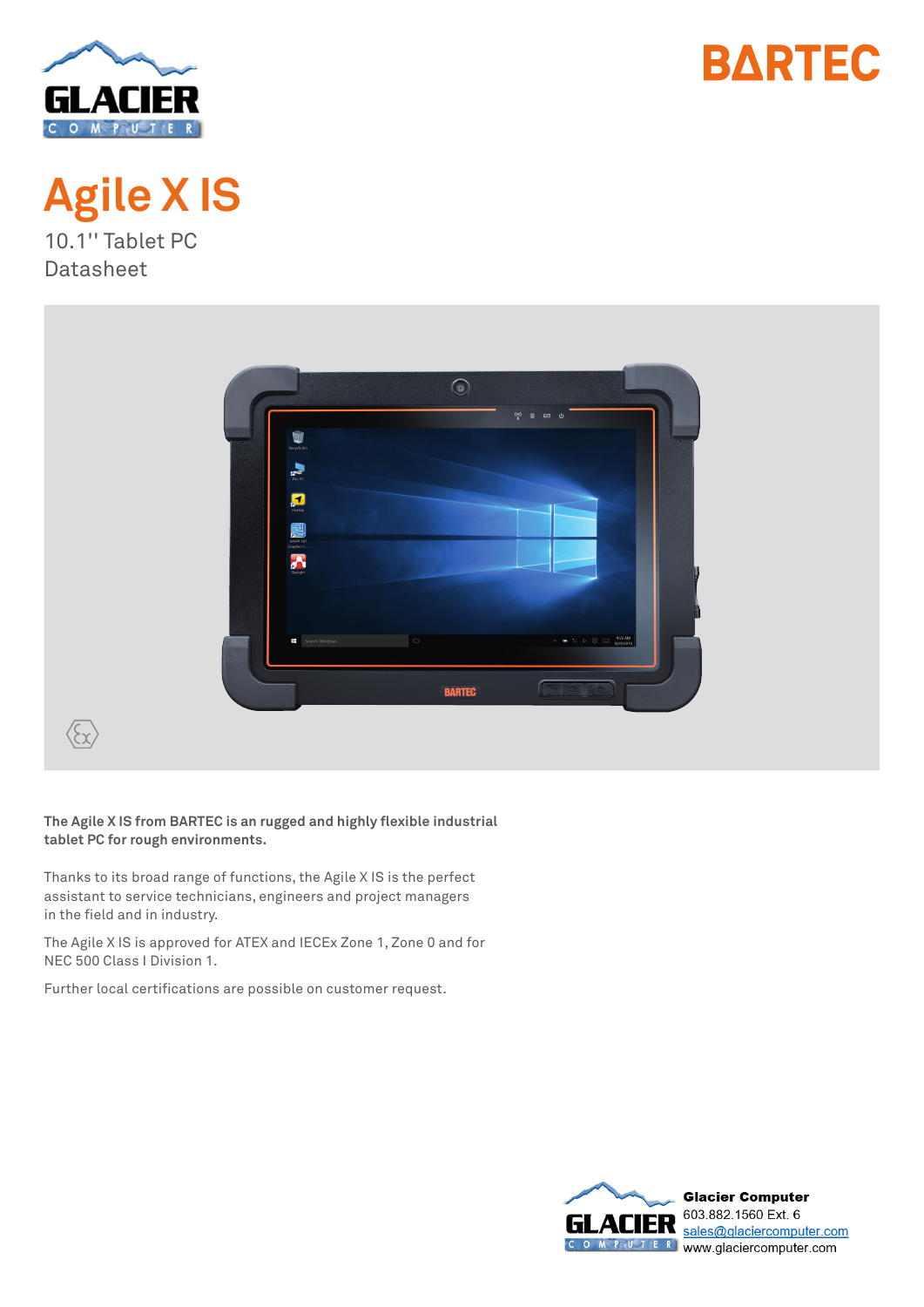#### **Explosion protection**

| <b>Marking ATEX</b>           | Gas - Zone 0<br>Ex II 1G Ex ia op is IIC T4 Ga<br>Gas - Zone 1<br>Ex II 2G Ex ia op is IIC T4 Gb<br>Mining - M1/Ma<br>Ex I M1 Ex ia op is I Ma<br>Mining - M2/Mb<br>Ex I M2 Ex ia op is I Mb                                                                                                             |
|-------------------------------|----------------------------------------------------------------------------------------------------------------------------------------------------------------------------------------------------------------------------------------------------------------------------------------------------------|
| Certification                 | <b>DEMKO 16 ATEX 1803</b>                                                                                                                                                                                                                                                                                |
| Marking IECEx                 | Gas - Zone 0<br>Exia op is IIC T4 Ga<br>Gas - Zone 1<br>Exia op is IIC T4 Gb<br>Mining - M1/Ma<br>Exia op is I Ma<br>Mining - M2/Mb<br>Exia op is I Mb                                                                                                                                                   |
| Certification                 | <b>IECEX UL 16.0160</b>                                                                                                                                                                                                                                                                                  |
| Marking NEC 500/505           | Gas - Class I Zone 0<br>Class I, Zone 0, AEx ia IIC T4 Ga<br>Gas - Class I Zone 1<br>Class I, Zone 1, AEx ia IIC T4 Gb<br>Gas - Class I Div. 1<br>Class I, Div. 1, Groups A, B, C und D<br>Dust - Class II Div. 1<br>Class II, Div. 1, Groups E, F und G<br>Dust - Class III Div. 1<br>Class III, Div. 1 |
| Certification                 | E226123                                                                                                                                                                                                                                                                                                  |
| <b>Further Certifications</b> | CE.FCC/IC                                                                                                                                                                                                                                                                                                |
|                               |                                                                                                                                                                                                                                                                                                          |

Other approvals and certificates, see bartec.com

### **User environment**

| Operating temperature                    | $-20$ °C to $+50$ °C (-4 °F to 122 °F)<br>(exclude cold start)                           |  |
|------------------------------------------|------------------------------------------------------------------------------------------|--|
| Charging temperature                     | 0 °C to +40 °C (32 °F to 104 °F)<br>(exclude cold start)                                 |  |
| Storage temperature<br>(without battery) | $-20$ °C to $+50$ °C (-4 °F to 122 °F)                                                   |  |
| Relative humidity                        | $5\% \sim 95\%$ (non-condensing)                                                         |  |
| Protection class<br>(IEC 60529)          | IP 65                                                                                    |  |
| <b>Drop Specification</b>                | from a height of over 1 m (39.4 inch) onto<br>concrete (incl. Add-on module and battery) |  |

### **Technical data**

| Processor                             | Intel N3710 1.6 GHz (Turbo 2.56 GHz)                                                                                     |  |  |
|---------------------------------------|--------------------------------------------------------------------------------------------------------------------------|--|--|
| Memory (RAM)                          | 8 GB SODIM DDR3L-1600                                                                                                    |  |  |
| Mass storage                          | 128 GB SATA uSSD                                                                                                         |  |  |
| Operating system                      | Windows <sup>®</sup> 10 IoT Enterprise LTSC                                                                              |  |  |
| Display                               | 10.1" Display (16:10) with LED Backlight                                                                                 |  |  |
| Resolution                            | 1920 x 1200 pixels                                                                                                       |  |  |
| <b>Brightness</b>                     | 700 cd/m <sup>2</sup>                                                                                                    |  |  |
| Contrast ratio                        | 800:1                                                                                                                    |  |  |
| Viewing angle                         | 89° from all sides                                                                                                       |  |  |
| Front glass                           | LCD display, 2 x bonded Gorilla glass                                                                                    |  |  |
| Touch function                        | 10 point multi touch                                                                                                     |  |  |
| $Size (L \times H \times W)$          | 290 mm x 209 mm x 33 mm<br>$(11.4$ inch $\times$ 8.2 inch $\times$ 1.2 inch)                                             |  |  |
| Weight                                | $2.3 \text{ kg} (5.07 \text{ lb})$                                                                                       |  |  |
| <b>External battery</b><br>(optional) | Lithium-Ion battery 7.4 V/4200 mAh (31.08 Wh),<br>External battery can be hot swapped in<br>potentially explosive areas. |  |  |
| Internal battery                      | Lithium-Ion battery 7.4 V/4200 mAh (31.08 Wh),<br>fixed integrated in the device                                         |  |  |

| <b>Notifications</b>            | Power indicator, charging indicator,<br>Mass storage status, RF status                                                                                                                                                                             |  |  |
|---------------------------------|----------------------------------------------------------------------------------------------------------------------------------------------------------------------------------------------------------------------------------------------------|--|--|
| Audio                           | 2 microphones with integrated noise<br>cancellation system; 2 speakers (2 x 0.5 W)                                                                                                                                                                 |  |  |
| <b>Buttons</b>                  | Front:<br>Power, Home/Menu, Fn 1 (programmable)<br>Upper right:<br>Volume (+/-), Fn 2 (programmable)                                                                                                                                               |  |  |
| Interfaces                      | 1 x USB 2.0 (Ex i)<br>1 x MicroSD card slot<br>1 x Micro SIM card slot<br>1 x Charging port<br>1 x Expansion port for HART Add-On module<br>1 x Connector for Docking Station                                                                      |  |  |
| Security                        | Kensington lock; Password security for user<br>and hard disk lock:<br>Trusted platform module (TPM) V 1.2                                                                                                                                          |  |  |
| Barcode capture<br>(optional)   | - SE4500-SR: Omni-directional 1D/2D engine<br>for image capture of 1D and 2D symbols;<br>reading range up to 39.4 cm (15.5 inch)<br>depending on type, size and quality of barcode                                                                 |  |  |
|                                 | - Supported symbologies/barcodes: see table                                                                                                                                                                                                        |  |  |
| RFID reader HF/NFC<br>13.56 MHz | Following RFID tags are supported:<br>(read/write)<br>e.g. Type 1, 2, 3 and 4, ISO/IEC 14443A/B,<br>ISO/IEC 15693, Mifare Classic, FeliCa,<br>ISO 18092 (NFC)                                                                                      |  |  |
| Camera                          | Front: 2 MP camera<br>Rear: 5 MP autofocus camera with flash                                                                                                                                                                                       |  |  |
| <b>WWAN</b>                     | 4G/LTE (optional)                                                                                                                                                                                                                                  |  |  |
|                                 | Data transmission - Frequency band US<br>GSM/GPRS/EGDE: Quad band, 850 MHz/ 900<br>MHz/1800 MHz/1900 MHz<br>UMTS/HSPA+: Triple band, 850 (Bd 5)/<br>AWS (Bd 4)/1900 MHz (Bd 2)<br>LTE: Band, 700 (Bd 17)/850 (Bd 5)/AWS (Bd 4)/<br>1900 MHz (Bd 2) |  |  |
|                                 | Data transmission - Frequency band EU<br>GSM/GPRS/EGDE: Dual band, 900/1800 MHz<br>UMTS/HSPA+: Triple band, 900 (Bd 8)/<br>1800 (Bd 3)/2100 MHz (Bd 1)<br>LTE: Band, 800 (Bd 20)/900 (Bd 8)/1800 (Bd 3)/<br>2100 (Bd 1) 2600 MHz (Bd 7)            |  |  |
| WLAN-WiFi                       | IEEE 802.11 a/b/g/n/ac on board<br>2 antennas                                                                                                                                                                                                      |  |  |
| Bluetooth                       | Version 4.1 LE Class I                                                                                                                                                                                                                             |  |  |
| GPS                             | GNSS Module: GPS/ QZSS, GLONASS, BeiDou,<br>Galileo ready, up to 2.5 m accuracy                                                                                                                                                                    |  |  |
| Warranty                        | 3 years                                                                                                                                                                                                                                            |  |  |
| Service contracts               | COMFORT and ALL-IN                                                                                                                                                                                                                                 |  |  |
| Scope of delievery              | $-$ Agile XIS                                                                                                                                                                                                                                      |  |  |
|                                 | - External battery or cover module                                                                                                                                                                                                                 |  |  |
|                                 | - Dual stylus<br>$-$ Power supply and power cable (EU + US)                                                                                                                                                                                        |  |  |
|                                 | - Quick Start Guide                                                                                                                                                                                                                                |  |  |
| Also required                   | (not included in the delivery)                                                                                                                                                                                                                     |  |  |
|                                 | - Docking station or battery charging station<br>for charging                                                                                                                                                                                      |  |  |

#### **Accessories**

See datasheet: Agile X IS Accessories It is absolutely necessary to use original accessories from BARTEC!